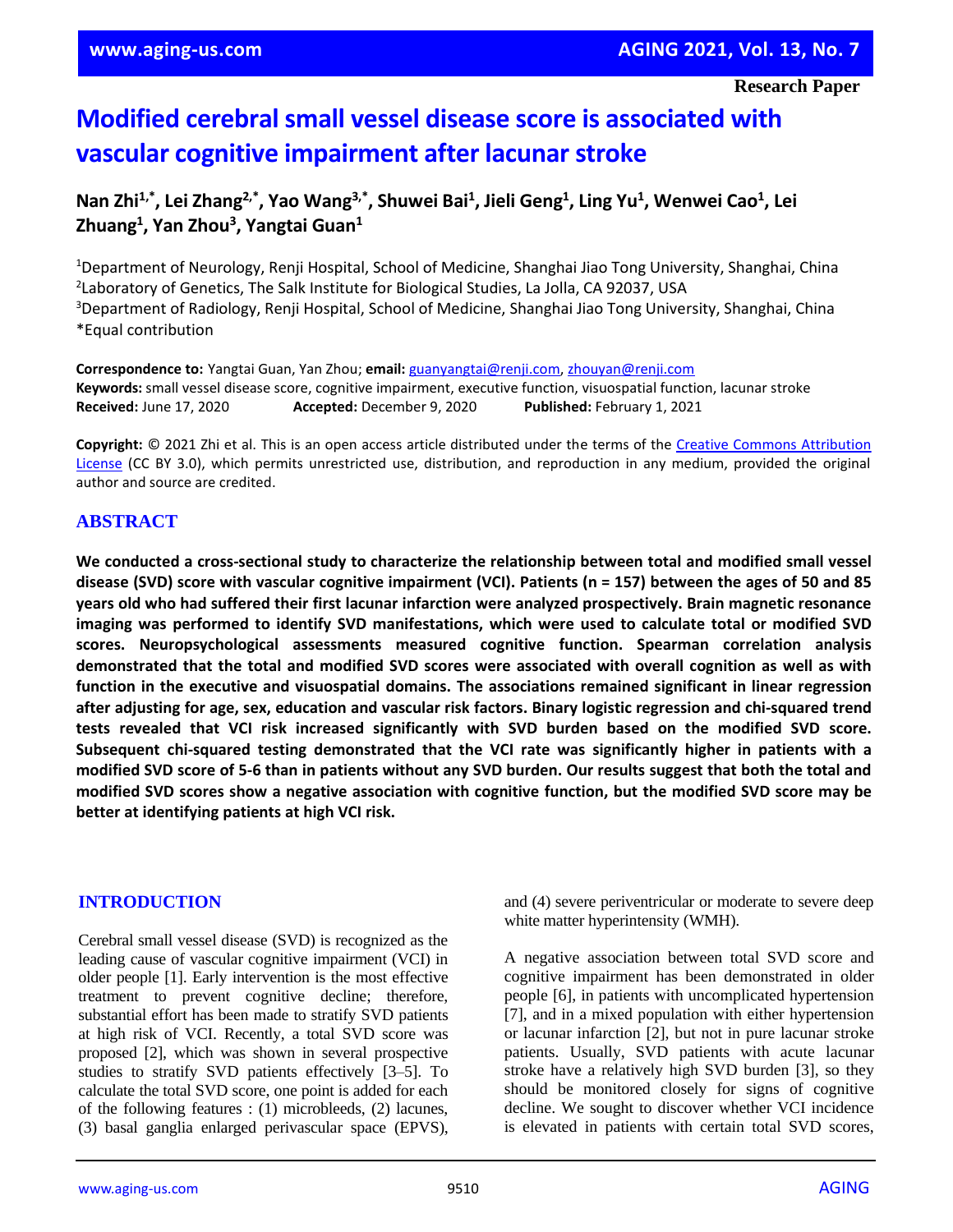which might facilitate early intervention to prevent cognitive dysfunction.

At the same time, we wished to assess whether refined versions of the SVD score may be better at revealing the association between SVD burden and cognitive function. Several refinements have been proposed to the total SVD score in order to account better for individual symptoms and their severity [8–11]. One modified SVD score, for example, raises the scoring cutoff for EPVS and subdivides the points for microbleeds and WMH burden based on their number and severity [8]. We are unaware of studies on whether this modified SVD score can stratify patients based on their cognitive function.

Therefore, we investigated whether the total or modified SVD scores were associated with cognitive function and VCI risk in a homogeneous group of patients with acute lacunar stroke. Our results may improve patient screening and enable more timely intervention.

# **RESULTS**

#### **Demographic and clinical characteristics of SVD patients with acute lacunar stroke**

In total, 189 SVD patients with acute lacunar stroke were considered eligible for the study, but 14 did not consent to participate, 5 were excluded due to incomplete brain magnetic resonance imaging (MRI), and 13 were excluded because of incomplete neuropsychological tests. A total of 157 patients were included in the final analysis (Figure 1).

Ninety-five patients were diagnosed with vascular cognitive impairment (VCI), based on their performance on neuropsychological tests. The remaining 62 patients were diagnosed with noncognitive impairment (NCI). No significant differences were detected in age, sex, education or vascular risk factors between VCI and NCI groups (Table 1). Mean medial temporal lobe atrophy (MTA) scores also showed no significant difference between the two groups  $(p = 0.251)$ ; therefore, potential influence of MTA on cognitive function was not analyzed further.

Patients were grouped according to the number of SVD manifestations present (SVD score 0-4), and comparable percentages of patients fell under each of the five scores (Table 1). For patients with scores of 1- 3, the percentage of patients presenting with each type of SVD manifestation is listed in Table 2. EPVS was

the most frequently occurring manifestation, while microbleeds were rarely seen.

The patients were further grouped according to the total SVD burden: group 1, non-burden (SVD score  $= 0$ , n  $=$ 27, 17.2%); group 2, low SVD burden (SVD score  $= 1 2$ ,  $n = 74$ , 47.1%); and group 3, high SVD burden (SVD) score =  $3 - 4$ , n = 56, 35.7%). The demographic and clinical characteristics of each SVD group are shown in Table 3. Notably, age increased significantly with SVD burden ( $p = 0.002$ ), but otherwise there were no significant differences in sex, education or vascular risk factors across the groups.

#### **Total and modified SVD scores are negatively associated with multidomain cognitive function**

To determine the relationship between total SVD score and multidomain cognitive function, we carried out Spearman correlation analysis and demonstrated that SVD burden was associated with overall cognition ( $r_s$  =  $-0.253$ ,  $p = 0.001$ ) as well as with cognition involving the executive domain  $(r<sub>s</sub> = -0.214, p = 0.007)$  or visuospatial domain ( $r_s = -0.254$ ,  $p = 0.001$ ), but not with memory or language domains (Table 4). The negative coefficients (rs) indicate that cognitive function was lower with higher SVD burden. After adjusting for age, sex, and education (Table 5, model 1), linear regression analysis further confirmed the negative associations between total SVD score and cognitive decline in overall cognition  $(B = -0.190, 95\%CI = -1)$ 0.313 to  $-0.067$ ,  $p = 0.003$ ) as well as in the executive domain (B =  $-0.268$ , 95%CI =  $-0.429$  to  $-0.107$ , p = 0.001) and visuospatial domain (B = -0.296, 95%CI = -0.506 to 0.086,  $p = 0.006$ . However, no associations were detected between total SVD score and cognition in the memory domain ( $p = 0.088$ ) or language domain ( $p = 0.088$ )  $= 0.406$ ). Associations remained significant even after additionally adjusting for vascular risk factors (Table 5, model 2).

We next asked whether a modification of the total SVD score [8] could more accurately describe the association between SVD burden and cognitive dysfunction. Specifically, we modified the total SVD score by raising the cutoff value for basal ganglia EPVS and adjusting the scoring weighting of microbleeds and WMH according to a previous report [8]. Consistently, we observed a negative correlation of SVD burden with overall cognition  $(r_s = -0.263, p = 0.001)$  and with cognition in the executive domain  $(r_s = -0.246, p =$ 0.002) and visuospatial domain ( $r_s = -0.202$ ,  $p = 0.011$ ), but not in the memory or language domains (Table 4). The modified and total SVD scores gave similar  $r_s$ coefficients for the significant correlations, suggesting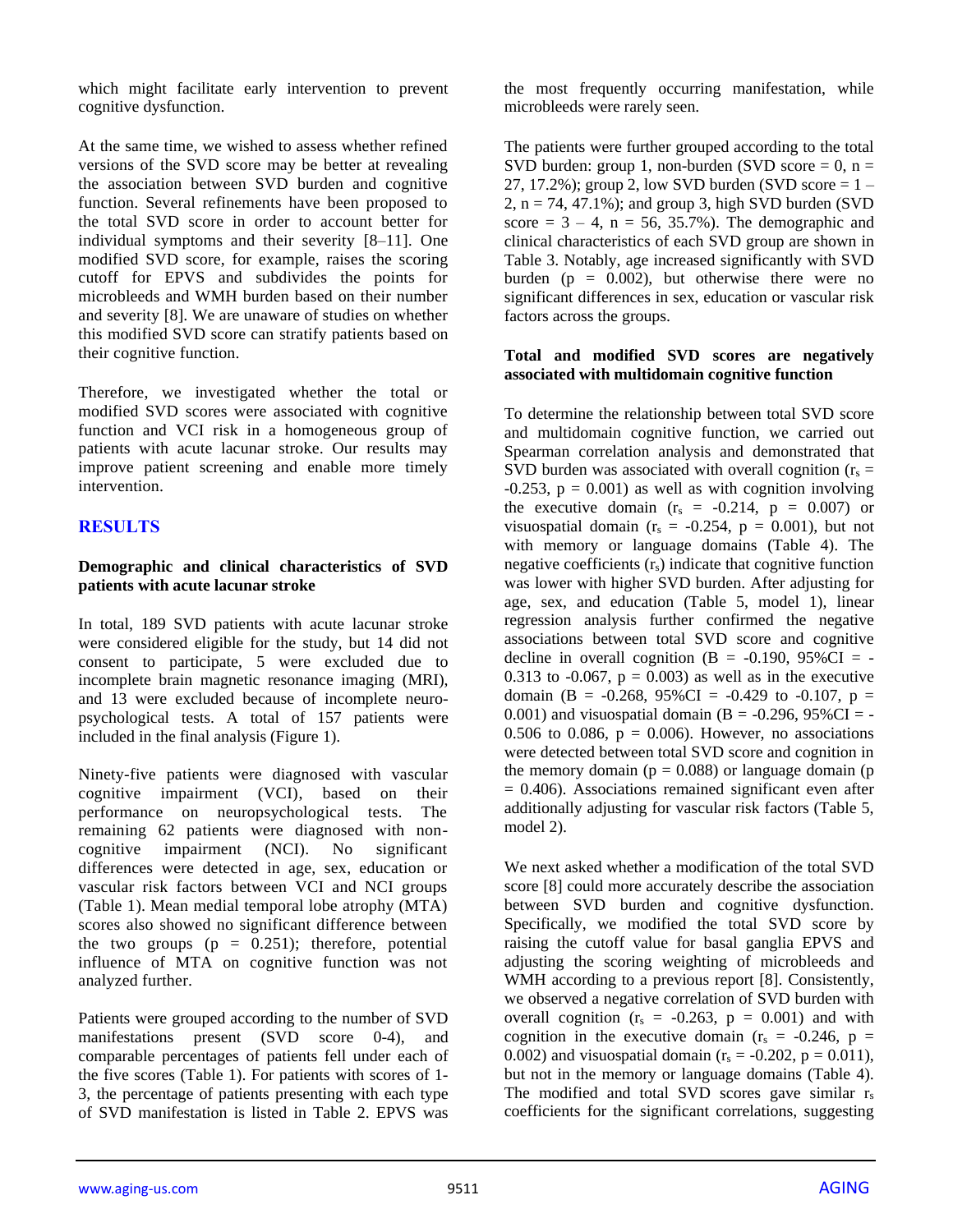that the strength of those correlations did not depend on the scoring system.

#### **High modified SVD scores are associated with increased risk of VCI**

Next we asked whether patients with certain total or modified SVD scores may be at greater risk of VCI. Binary logistic regression showed that risk of VCI increased with the modified SVD score ( $p_{\text{trend}} = 0.01$ , Table 6), but not the total SVD score ( $p_{trend} = 0.086$ ). The chi-squared trend test gave a similar  $p_{trend}$  for the modified SVD score (Figure 2). The odds ratio calculated for risk of VCI in patients with a modified SVD score of 5-6 (group 4) was 10.957 (95%CI = 1.310 to 91.649) relative to patients with a modified score of 0 (group 1) (Table 6). Consistently, we found that the prevalence of VCI increased significantly from 52.3% in group 1 to 92.3% in group 4 ( $p = 0.009$ , Figure 2).

## **DISCUSSION**

In the current study, we demonstrated that the total SVD score was negatively correlated with cognitive function in patients with acute lacunar stroke. Our results are consistent with an earlier study [2] where the total SVD score was negatively associated with cognitive impairment in a heterogeneous population of patients suffering from both hypertension and lacunar stroke. Compared to an elderly population [6] and patients with hypertension [7], patients with lacunar stroke carry a higher total SVD burden [3] and are at higher risk of recurrent stroke [8]. These characteristics render patients with lacunar stroke more vulnerable to cognitive dysfunction. There is an urgent need to identify SVD patients at high risk of VCI in order to ensure timely prevention, treatment and management. Therefore, we focused our study on patients with acute lacunar stroke. Our sample contained comparable numbers of patients spanning the SVD spectrum, which may make our results more generalizable.

We examined the correlation of the original total SVD score [2] with cognitive dysfunction in our patients and with risk of VCI, and we repeated the analysis using a modified SVD score [8] that grew out of two past findings: (a) among patients who had suffered transient ischemic attack or ischemic stroke, those who scored



**Figure 1. Schematic representation of patient enrollment.** A total of 157 of 189 patients completed comprehensive evaluations, including neuroimaging and neuropsychological assessments, and were recruited into the study. Based on their performance on neuropsychological tests, patents were divided into those with vascular cognitive impairment (VCI) or those with no cognitive impairment (NCI).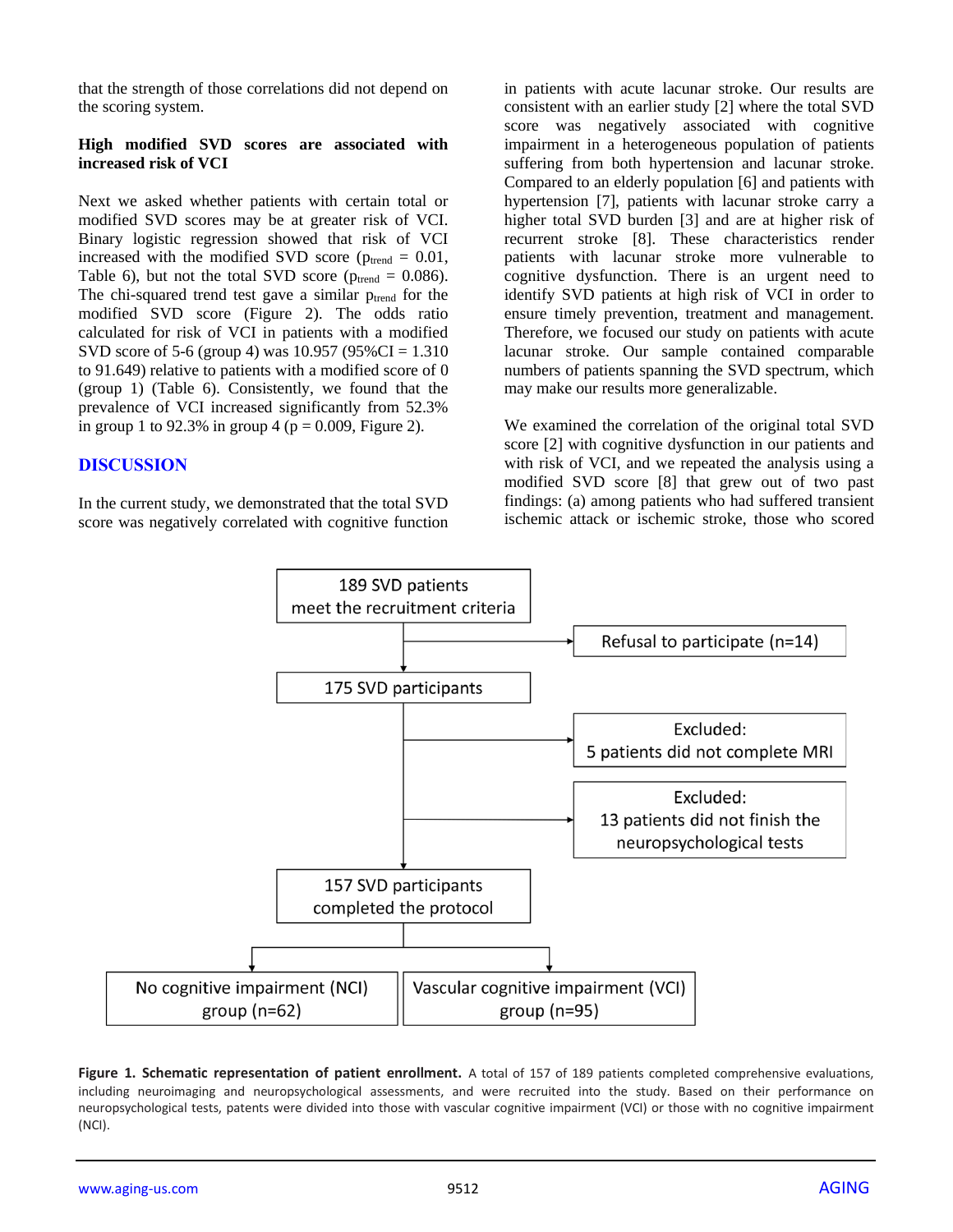### **Table 1. Demographic and clinical characteristics of SVD patients.**

|                          | <b>All SVD patients</b> | <b>NCI</b>       | <b>VCI</b>          |         |
|--------------------------|-------------------------|------------------|---------------------|---------|
|                          | $(n = 157)$             | $(n = 62)$       | $(n=95)$            | P value |
| Age, years               | $65.27 + 7.37$          | $65.26 + 7.31$   | $65.27 + 7.39$      | 0.843   |
| Male                     | 127(80.9)               | 55 (88.7)        | 72(75.8)            | 0.061   |
| Education, years         | $10.52 \pm 2.90$        | $11.2 + 3.02$    | $10.05 \pm 2.73$    | 0.089   |
| Hypertension             | 111(71.2)               | 48 (77.4)        | 63(67.0)            | 0.206   |
| Diabetes                 | 75 (47.8)               | 28(45.1)         | 47(49.4)            | 0.494   |
| Hypercholesterolemia     | 25(16.1)                | 11(18)           | 14(14.9)            | 0.658   |
| Current smoking          | 99(63.1)                | 38(61.2)         | 61(64.2)            | 0.341   |
| Current drinking         | 40(25.5)                | 17(27.4)         | 23(24.2)            | 0.709   |
| Mean MTA score           | $0.56 + 0.72$           | $0.51 + 0.66$    | $0.59 + 0.75$       | 0.251   |
| Total SVD score category |                         |                  |                     |         |
| $\boldsymbol{0}$         | 27(19.4)                | 12(19.4)         | 15(15.8)            |         |
|                          | 37(23.6)                | 18(29.0)         | 19(20.0)            |         |
| $\overline{c}$           | 37(23.6)                | 16(25.8)         | 21(22.1)            |         |
| $\overline{3}$           | 37(23.6)                | 11(17.7)         | 26(27.4)            |         |
| $\overline{4}$           | 19(12.1)                | 5(8.1)           | 14(14.7)            |         |
| <b>MMSE</b>              | $26.12 \pm 2.09$        | $27.53 \pm 1.34$ | $25.21 \pm 2.30$    | 0.012   |
| Z-scores for each domain |                         |                  |                     |         |
| overall cognition        | $-0.44 + 0.79$          | $0.30 + 0.40$    | $-0.93 + 0.94$      | 0.000   |
| executive                | $-1.07 + 1.03$          | $-0.66 \pm 0.49$ | $-1.72 \pm 1.25$    | 0.000   |
| memory                   | $-0.95 + 0.81$          | $-0.27 + 0.21$   | $-1.40 + 0.94$      | 0.000   |
| language                 | $-0.21 + 0.95$          | $0.38 + 1.00$    | $-0.60 + 1.04$      | 0.000   |
| visuospatial             | 0.87(0.28, 1.45)        | 1.16(0.73, 1.59) | $0.26(-1.44, 1.58)$ | 0.000   |

Values are n (%), mean  $\pm$  SD, or median (25th quartile, 75th quartile). Abbreviations: SVD, cerebral small vessel disease; NCI, no cognitive impairment; VCI, vascular cognitive impairment; SD, standard deviation; MTA, medial temporal lobe atrophy; MMSE, mini-mental state examination.

#### **Table 2. Distribution of SVD manifestations according to total SVD score.**

| SVD score=1<br>$(n=37)$ | SVD score=2<br>$(n=37)$ | $SVD$ score=3<br>$(n=37)$ |
|-------------------------|-------------------------|---------------------------|
| 5(13.5)                 | 18 (48.6)               | 34(91.9)                  |
| 9(24.3)                 | 24(64.9)                | 34(91.9)                  |
| 1(2.7)                  | 5(13.5)                 | 13(35.1)                  |
| 22(59.5)                | 27(73.0)                | 30(81.1)                  |
|                         |                         |                           |

Data are n (%). Abbreviations: SVD, cerebral small vessel disease.

#### **Table 3. Demographic and clinical characteristics of patients stratified according to SVD burden.**

| <b>Characteristic</b> | Group $1^a$<br>$(n=27)$ | Group $2^b$<br>$(n=74)$ | Group $3c$<br>$(n=56)$ | <b>P</b> value |
|-----------------------|-------------------------|-------------------------|------------------------|----------------|
| Age, years            | $61.33 + 6.46$          | $65.18 + 7.39$          | $67.29 + 6.97$         | $0.002*$       |
| Male                  | 24 (88.9)               | 59 (79.7)               | 44 (78.6)              | 0.320          |
| Education, years      | $10.81 + 3.37$          | $10.53 + 2.92$          | $10.38 + 2.66$         | 0.813          |
| Hypertension          | 18(66.7)                | 52 (70.3)               | 42 (75)                | 0.407          |
| <b>Diabetes</b>       | 6(22.2)                 | 32(43.2)                | 17(30.4)               | 0.842          |
| Hypercholesterolemia  | 3(11.1)                 | 12(27.3)                | 10(17.8)               | 0.461          |
| Current smoking       | 18(66.7)                | 37(50.0)                | 24(42.9)               | 0.052          |
| Current drinking      | 12(44.4)                | 15(20.3)                | 13(23.2)               | 0.097          |

Values are n (%) or mean  $\pm$  SD. Abbreviations: SD, standard deviation. <sup>a</sup>Total SVD score = 0 point. <sup>b</sup>Total SVD score = 1-2 point(s).  $C$ Total SVD score = 3-4 points.  $P$ <0.05.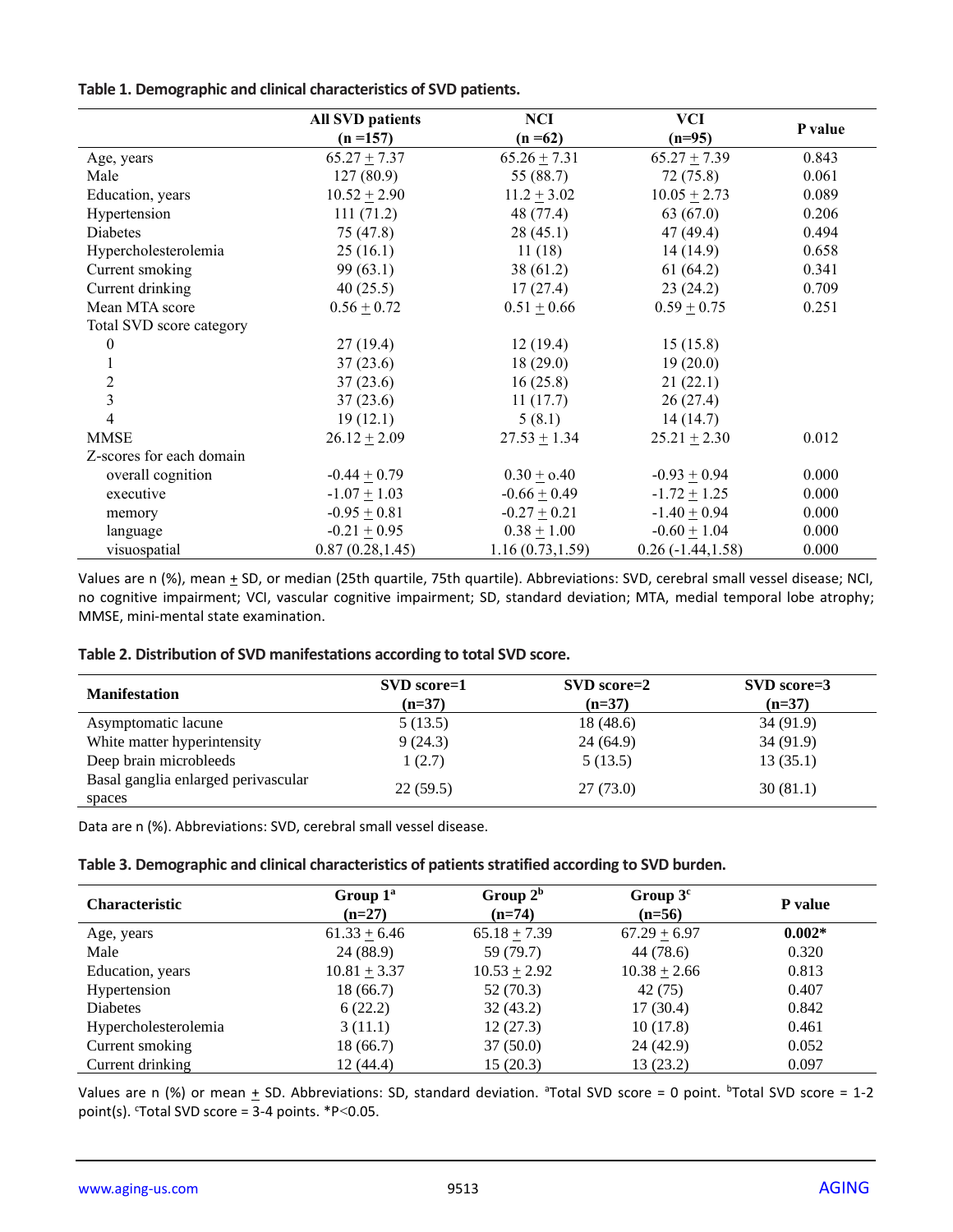| Table 4. Spearman correlation analyses of total or modified SVD scores with multidomain cognitive function. |  |  |
|-------------------------------------------------------------------------------------------------------------|--|--|
|-------------------------------------------------------------------------------------------------------------|--|--|

| Domain            |                         | <b>Total SVD score</b> |                | <b>Modified SVD score</b> |  |
|-------------------|-------------------------|------------------------|----------------|---------------------------|--|
|                   | $\mathbf{r}_\mathrm{s}$ | <b>P</b> value         | $\mathbf{r}_s$ | <b>P</b> value            |  |
| overall cognition | $-0.253$                | $0.001*$               | $-0.263$       | $0.001*$                  |  |
| executive         | $-0.214$                | $0.007*$               | $-0.246$       | $0.002*$                  |  |
| memory            | $-0.105$                | 0.189                  | $-0.128$       | 0.110                     |  |
| language          | $-0.055$                | 0.497                  | $-0.069$       | 0.389                     |  |
| visuospatial      | $-0.254$                | $0.001*$               | $-0.202$       | $0.011*$                  |  |

\*P<0.05. Abbreviations: SVD, small vessel disease; rs, Spearman correlation coefficient.

**Table 5. Regression analysis to identify associations between multidomain cognitive functions and total SVD score.**

| <b>Domain</b> |           | Linear                      | Multivariable regression analysis |                             |  |
|---------------|-----------|-----------------------------|-----------------------------------|-----------------------------|--|
|               |           | regression analysis         | Model 1 <sup>a</sup>              | Model 2 <sup>b</sup>        |  |
| overall       | B (95%CI) | $-0.185$ $(-0.303, -0.068)$ | $-0.190(-0.313, -0.067)$          | $-0.190(-0.315, -0.064)$    |  |
| cognition     | P         | $0.002*$                    | $0.003*$                          | $0.003*$                    |  |
|               | B (95%CI) | $-0.249$ $(-0.406, -0.092)$ | $-0.268$ $(-0.429, -0.107)$       | $-0.272$ $(-0.435, -0.109)$ |  |
| executive     | P         | $0.002*$                    | $0.001**$                         | $0.001**$                   |  |
|               | B (95%CI) | $-0.084$ $(-0.217, 0.049)$  | $-0.118(-0.254, 0.018)$           | $-0.122$ $(-0.260, 0.016)$  |  |
| memory        | P         | 0.214                       | 0.088                             | 0.084                       |  |
|               | B (95%CI) | $-0.093 (-0.278, 0.092)$    | $-0.077$ $(-0.260, 0.106)$        | $-0.074$ $(-0.259, 0.110)$  |  |
| language      | P         | 0.323                       | 0.406                             | 0.427                       |  |
|               | B (95%CI) | $-0.315$ $(-0.516, -0.114)$ | $-0.296 (-0.506, -0.086)$         | $-0.290$ $(-0.504, -0.075)$ |  |
| visuospatial  | P         | $0.002*$                    | $0.006*$                          | $0.009*$                    |  |

aAdjusted for age, sex and educational level. bAdjusted for age, sex, educational level and vascular risk factors (hypertension, hypercholesterolemia, diabetes, smoking and drinking). \*P<0.05. \*\*P<0.001 Abbreviations: B, nonstandardized coefficients; CI, confidence interval.

|                           | $\mathbf n$ | <b>OR</b>    | 95% CI          |
|---------------------------|-------------|--------------|-----------------|
| <b>Total SVD score</b>    |             |              |                 |
| Group $1^a$               | 15          | $1.00$ (ref) |                 |
| Group $2^b$               | 40          | 0.941        | 0.388-2.283     |
| Group $3c$                | 40          | 2.000        | 0.769-5.198     |
| $P_{trend}$               |             | 0.086        |                 |
| <b>Modified SVD score</b> |             |              |                 |
| Group $1^a$               | 23          | $1.00$ (ref) |                 |
| Group $2^b$               | 31          | 1.089        | $0.495 - 2.395$ |
| Group $3c$                | 29          | 1.891        | 0.792-4.514     |
| Group $4d$                | 12          | 10.957       | 1.310-91.649    |
| $P_{trend}$               |             | $0.010*$     |                 |

**Table 6. Logistic regression analysis to assess the association of total or modified SVD score with risk of vascular cognitive impairment.**

<sup>a</sup>Total or modified SVD score = 0 point. <sup>b</sup>Total or modified SVD score = 1-2 point(s). <sup>c</sup>Total or modified SVD score = 3-4 points. <sup>d</sup>Modified SVD score = 5-6 points. \*P<0.05 by trend analysis in binary logistic regression. Abbreviations: SVD, small vessel disease; OR, odds ratio; CI, confidence interval.

>20 based on EPVS were at greater risk of recurrent stroke than those who scored  $\langle 11$ ; and (b) risk of recurrent stroke increased with greater burden of microbleeds and WMH. In the present patient sample, the correlation between SVD burden and cognitive dysfunction was similar under the total or modified SVD score, consistent with the two scores' similar ability to predict recurrent stroke [8]. In

contrast, we observed that the modified SVD score, but not the original total score, identified patients at high VCI risk: a modified SVD score of 5-6 was associated with significantly greater risk of VCI in our sample. These data suggest that the modified SVD score may be useful in clinical practice for identifying SVD patients at high VCI risk.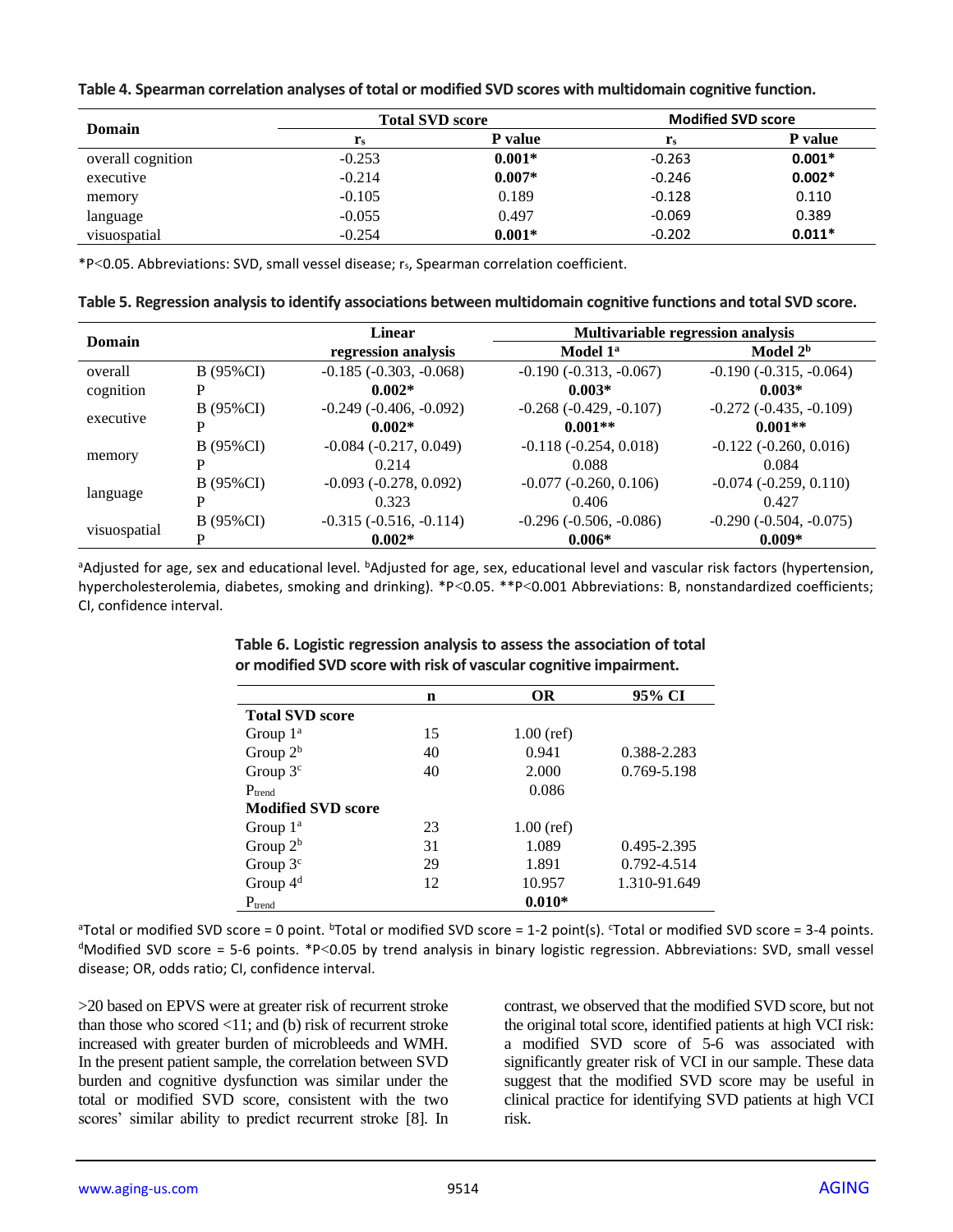We found a negative correlation between SVD score and executive function. This finding is consistent with previous reports linking lacunar infarcts, WMH, deep microbleeds and EPVS to executive dysfunction [2] [12–16]. The frontal subcortical pathway, a key substrate in executive control networks [17–22], might also be affected by SVD manifestations and might contribute to executive dysfunction.

We also found a negative correlation of SVD score with visuospatial function. Previous studies [23, 24] showed that visuospatial dysfunction is strongly associated with white matter network disruption. Thus, WMH and microbleeds in white matter network pathways might contribute to visuospatial dysfunction after acute lacunar stroke. Such dysfunction may also reflect problems in the fronto-parietal pathway, which helps transform integrated sensory inputs into body movement during spatial tasks [25]. Increased SVD burden has been associated with reduced brain connectivity [26] and disruptions in pathways of the fronto-parieto-occipital network [27].

Since vascular disorders and Alzheimer's disease (AD) are the most prevalent cerebral disorders in the elderly and share similar risk factors [28, 29], previous studies of SVD patients likely included patients with AD. In our study, we assessed our patients using the MTA scale [30, 31]. A cut-off score of 1.5 can sensitively detect AD patients with dementia younger than 75 years old [32, 33], and our patients, who had an average age of 65, had scores far below 1.5 (mean 0.56, range 0.00 - 1.00). Thus, patients with typical AD characteristics probably did not confound our analysis of cognitive



# P value for comparison

|         | Group 2 | Group 3 | Group 4  |
|---------|---------|---------|----------|
| Group 1 | 0.833   | J.149   | $0.009*$ |

**Figure 2. Proportions of patients with vascular cognitive impairment (VCI) based on modified SVD score.** When patients were stratified based on the modified SVD score, the proportion of patients with VCI was significantly higher among those with high SVD burden (P = 0.009). This suggests that the modified SVD score is better at identifying patients at high risk of SVD.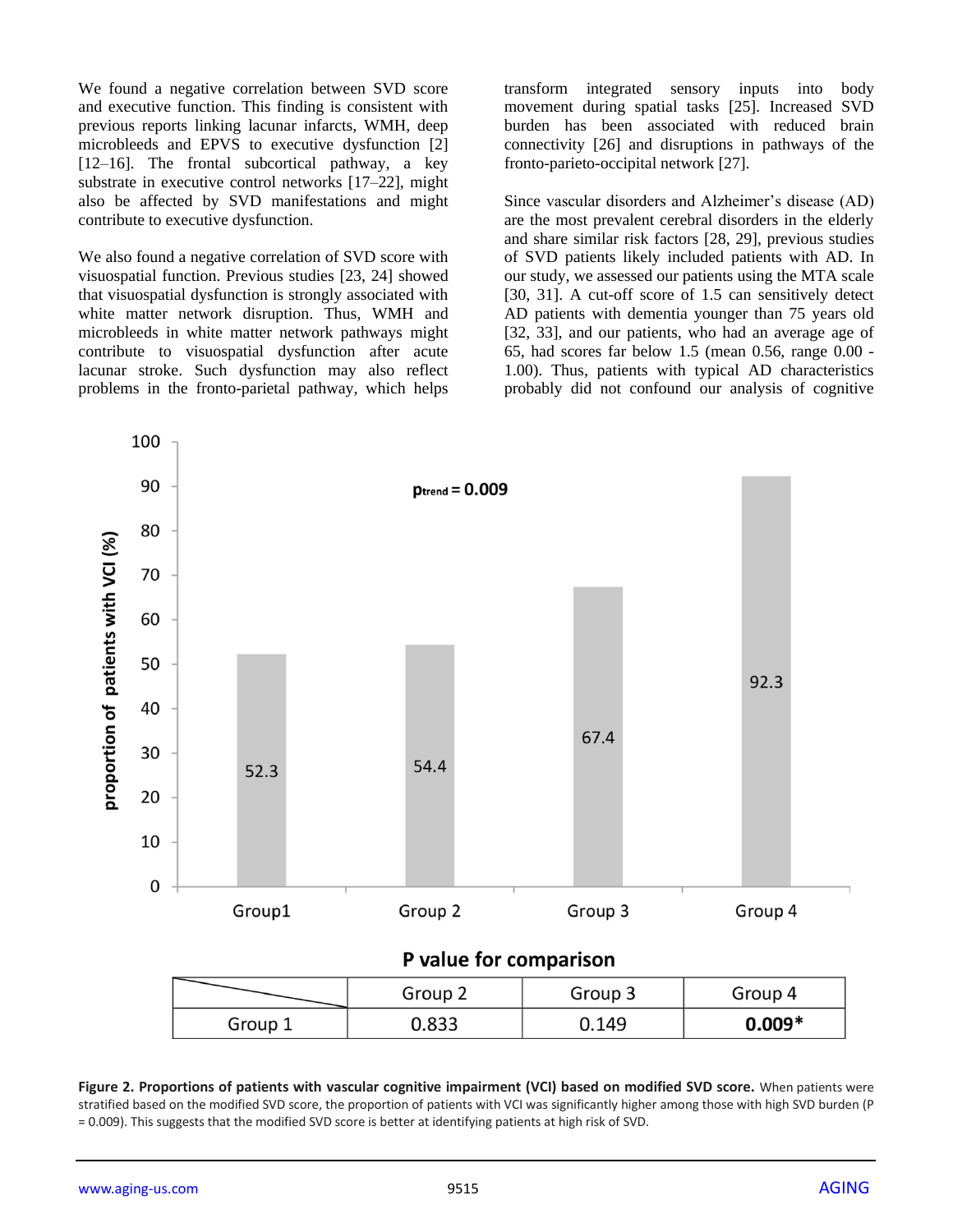function. Nevertheless, future studies should exclude any influence of early-onset AD though comprehensive analysis such as neuroimaging to detect widespread cortical atrophy, in particular parietal lobe atrophy [34], as well as laboratory analysis of biomarkers and positron emission tomography to detect amyloid and tau aggregates.

Although this study elucidated key associations and the potential clinical relevance of a modified SVD scoring system, a few limitations are worth mentioning. Our sample was predominantly male, although we attempted to reduce potential sex bias during the statistical analysis. Our  $r_s$  coefficients linking SVD scores to cognitive function (between -0.2 and -0.3) were weaker than in a previous report (-0.312 and -0.438) [2], which may reflect our small, male-dominated sample. Nevertheless, we confirmed the negative association using linear regression analysis and after adjusting for sex and other confounders. In addition, the nonstandardized B regression coefficients (between -0.185 and -0.315) were consistent with those in several other studies (between - 0.08 and -0.18) [6, 7, 35]. Future work with larger, sexbalanced samples should verify and expand our findings. In particular, longitudinal studies are needed to examine whether the modified SVD score can identify or even predict acute lacunar stroke patients at high risk of VCI.

## **MATERIALS AND METHODS**

#### **Participants**

Consecutive SVD patients with first-ever lacunar stroke were recruited prospectively between January 2016 and January 2019 from the stroke clinic at the Department of Neurology of Renji Hospital affiliated to Shanghai Jiao Tong University School of Medicine (Renji Cerebral SVD Cohort Study, NCT01334749 at [http://clinicaltrials.](http://clinicaltrials.gov/) [gov/\)](http://clinicaltrials.gov/). The current study was approved by the Ethics Committee of Renji Hospital affiliated to Shanghai Jiao Tong University School of Medicine. To be enrolled, patients had to have first-ever acute lacunar stroke as defined previously [36], at least six years of education, age between 50 and 85 years, and a modified Rankin score  $\leq$  3 points. Patients were excluded if they had any of the following: cardioembolic or large-vessel diseases; severe systemic or other diseases that may cause cognitive dysfunction; cortical and/or cortico-subcortical non-lacunar infarct, or WMH due to other specific causes; severe depression (17-item Hamilton Depression Rating Scale score  $\geq$  24); other major central neurological or psychiatric disorders; or severe claustrophobia or contraindications to MRI examination.

Lacunes were defined as sharply demarcated hyperintense lesions <20 mm on T2-weighted MRI that showed a hyperintense rim on T2-fluid attenuated inversion recovery (FLAIR) sequences [37]. Recent symptomatic small subcortical infarcts were not counted as lacunes.

Of 189 patients initially enrolled, 157 completed the following comprehensive evaluations: sociodemographic and clinical data collection, neurological and physical examination, laboratory tests, neuropsychological assessments and brain MRI. Brain MRI was conducted within 7 days  $(4 \pm 2.34)$  after stroke, but neuropsychological assessments were performed 3 months after stroke in order to exclude any effects due to acute stroke.

A mean MTA score  $\geq 1.5$  for both hemispheres has shown high sensitivity in identifying AD patients younger than 75 who convert to dementia [32, 33]. Therefore patients were assessed on the MTA scale in order to assess whether AD may have affected cognitive function in our sample. MTA score was rated visually using a 5-grade rating scale from 0 (no atrophy) to 4 (severe atrophy), as described [31]. Briefly, the width of the choroidal fissure, width of the temporal horn and the height of the hippocampal formation were visually assessed in the best slice that depicted both hippocampal formations at the anterior pons. The final MTA score was calculated as the average value from both hemispheres.

### **Brain MRI**

All brain MRI scans were acquired on a GE Signa HDxT 3.0T MRI scanner (General Electric Medical Systems, Milwaukee, WI, USA) with a standard 8 channel head coil with foam padding. The following MRI images were obtained: 3D-fast spoiled gradient recalled (SPGR) sequence images (TR  $= 6.1$  ms, TE  $=$ 2.8 ms,  $TI = 450$  ms, slice thickness = 1.0 mm, gap = 0, flip angle =  $15^{\circ}$  C, FOV =  $256 \times 256$  mm<sup>2</sup>, number of slices  $= 166$ , axial T2-weighted fast spin-echo sequence images (TR =  $3013$  ms, TE =  $80$  ms, FOV =  $256 \times 256$  mm<sup>2</sup>, number of slices = 34), T2-FLAIR sequence images (TE =  $150$  ms, TR =  $9075$  ms, TI = 2250 ms,  $FOV = 256$  mm<sup>2</sup>, number of slices = 66), and gradient recalled echo (GRE) T2-weighted sequence images (TR = 53.58 ms, TE = 23.93 ms, flip angle =  $2^{\circ}$ C, matrix =  $320 \times 288$ , FOV =  $240 \times 240$  mm<sup>2</sup>, slice thickness = 2 mm,  $NEX = 0.7$ , gap = 0, slices = 72).

#### **Total SVD score**

The total SVD score was calculated according to previous reports [2]. Briefly, one point was allocated for each of the following manifestations: lacune, severe periventricular (Fazekas score 3) or moderate-to-severe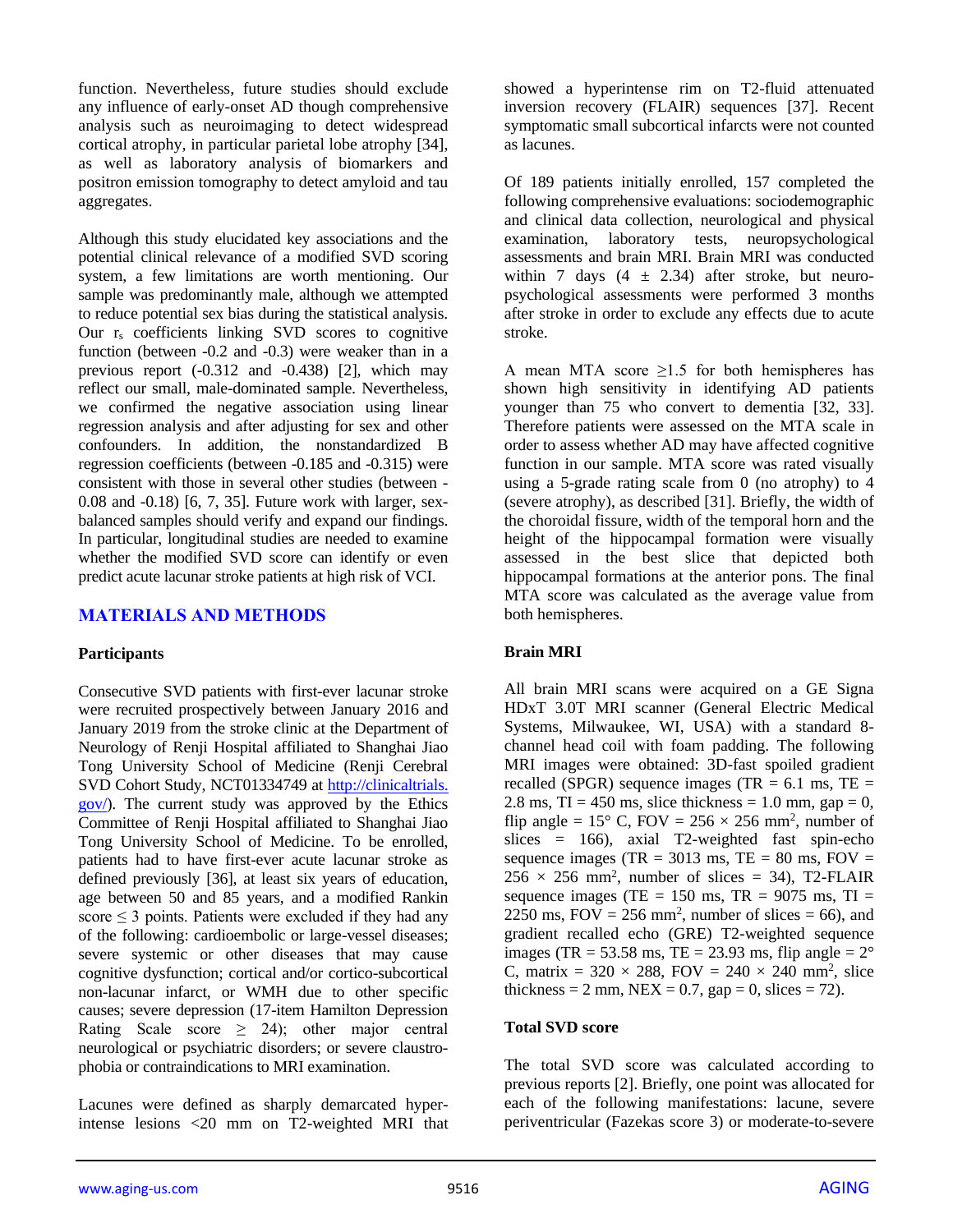deep WMH (Fazekas score 2 or 3), deep microbleeds, or moderate-to-severe EPVS (>10) in basal ganglia. WMH were graded on the Fazekas scale [38], while periventricular and deep WMH were graded from 0 to 3 based on T2-FLAIR sequences. Microbleeds were defined as punctate  $(< 10$  mm), homogeneous foci of low signal intensity on GRE T2\*-weighted images. To evaluate the number of microbleeds, the microbleed anatomical rating scale (MARS) was employed [39]. The number of deep microbleeds was also determined, because SVD has been associated specifically with deep microbleeds that include the basal ganglia and thalamus as well as internal, external and extreme capsules [40]. EPVS was defined as round, oval or linear lesions with a smooth margin that gave the same signal as cerebrospinal fluid on MRI, i.e. low signal on T1WI, high signal on T2WI, and low signal without a hyperintense rim on the FLAIR sequence. EPVS at the level of the basal ganglia was scored as described [41] on only one slice on one side in the more affected hemisphere. Patients were stratified by EPVS burden into three score groups:  $\langle 11, 11-20, 0r \rangle$ 

Images were independently rated by two radiologists (Yan Zhou and Yao Wang), who resolved any discrepancies through discussion. Test–retest reliability was analyzed using 15 random samples, which yielded an intra-class correlation coefficient (ICC) of 0.815 for lacune number, 0.786 for total Fezakas score, 0.792 for deep microbleed number and 0.857 for EPVS number.

Patients were divided into three groups according to their SVD score: group 1 (0 point), group 2 (1-2 points), and group 3 (3-4 points).

### **Modified SVD score**

The modified SVD score was computed based on the presence of the abovementioned four MRI markers, with the scoring standards adjusted based on a previous report [8]. In the present study, one point was allocated to those who had >20 EPVS, rather than to those who had >10 basal ganglia EPVS as in the previous study [2]. Burden of deep microbleeds was accounted for by assigning 1 point to patients with 1-4 microbleeds and 2 points to those with >4 microbleeds. Burden of total (periventricular and deep) WMH was accounted for by allocating 1 point to those with a moderate degree of WMH (combined score of 3 or 4) and 2 points to those with severe WMH (combined score of 5 or 6). Similarly to total SVD scoring, one point was awarded when one or more lacunes were present. As a result, the modified total score of SVD ranged from 0 to 6. Modified SVD scores were determined independently by the same two investigators who calculated total scores, and the ICC was 0.801.

Patients were divided into four groups according to their modified SVD score: group 1 (0 point), group 2 (1-2 points), group 3 (3-4 points), and group 4 (5-6 points).

### **Neuropsychological assessments**

The mini-mental state examination (MMSE) [42] was used to assess overall cognitive performance. Each patient also completed the following battery of neuropsychological tests to assess multiple domains: (1) executive function was assessed using the Trail-Making Test A and B [43], Stroop color-word test [44] and category Verbal Fluency Test [45]; (2) memory was assessed using the Rey Auditory Verbal Learning Test of short- and long-delay free recall [46]; (3) language was assessed using the 30 words of the Boston naming test [47]; and (4) visuospatial function was assessed using the Rey-Osterrieth Complex Figure Test [48]. The original score for each neuropsychological test was transformed to a Z score (a Z score of +1.0 corresponds to a score that is 1.0 standard deviation above the mean), and Z-scores for each domain were generated by averaging the Z-scores of the corresponding tests. Norms for Z scoring were based on the mean scores from community studies of elderly in Shanghai, China [49, 50]. Cognitive impairment was defined as a score lying 1.5 standard deviations below the mean on any neuropsychological test [51]. Patients were divided into a group with no cognitive impairment (NCI) and a group with vascular cognitive impairment (VCI) [51].

Neuropsychological assessments were conducted in a dedicated office by two experienced investigators (Ling Yu and Wenwei Cao) certified to administer neuropsychological assessments. All assessments of a given patient were carried out by one investigator in order to minimize intra-patient variability. Inter-rater reliability was assessed for the Z-scores for each domain. ICC was 0.796 for the executive domain, 0.801 for the memory domain, 0.789 for the language domain and 0.815 for the visuospatial domain. In addition, the kappa coefficient for determining VCI was 0.792.

### **Statistical analysis**

Differences in baseline characteristics between the NCI group and VCI group were assessed for significance using the independent *t*-test for continuous variables and chi-squared test for categorical variables (sex and vascular risk factors). Z scores on visuospatial domain were skewed, so differences were assessed using the non-parametric Mann–Whitney test. Spearman correlation analysis was used to determine associations between SVD score and multidomain cognitive functions. Simple linear regression analysis was performed with SVD score as the independent variable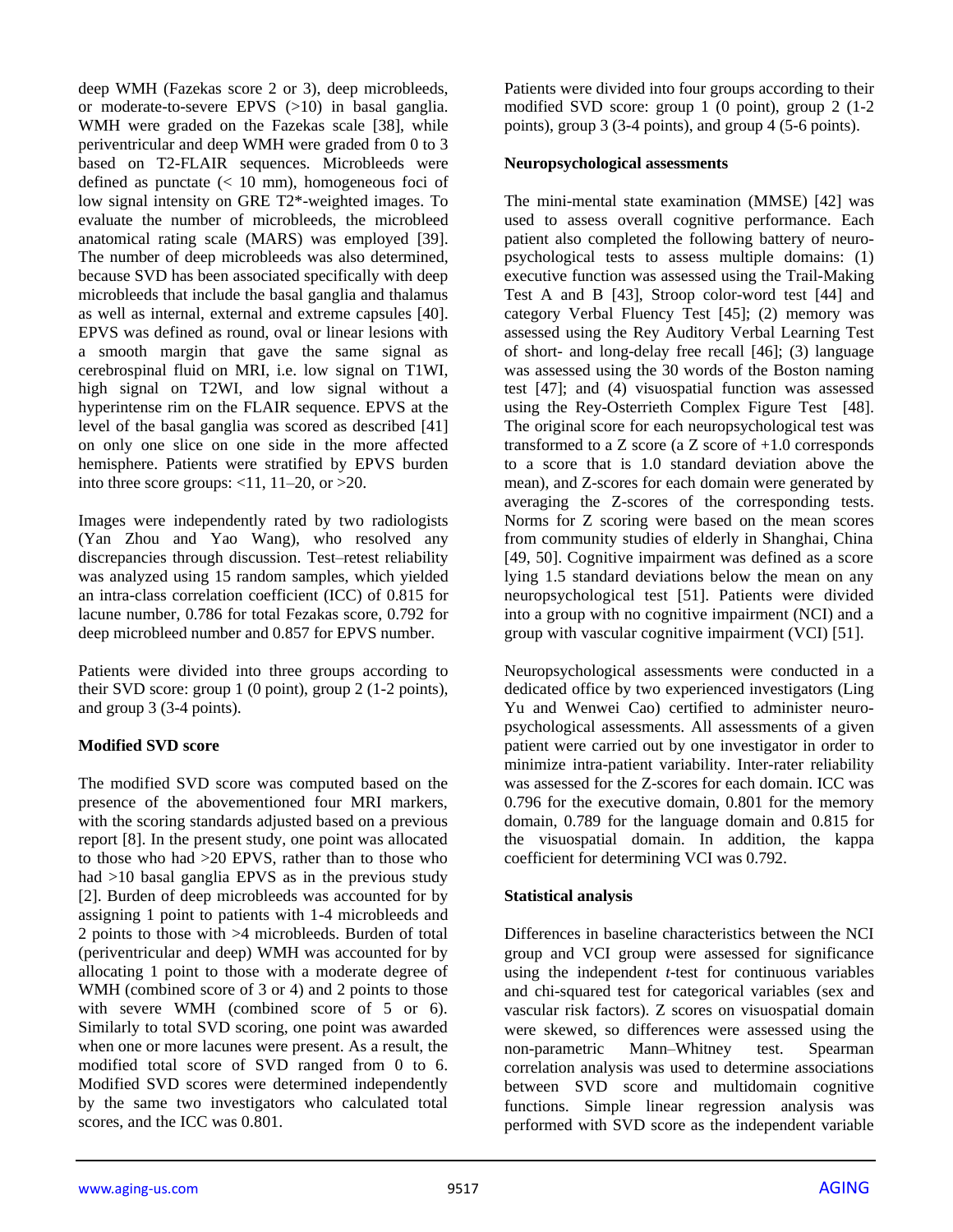and Z-scores of multidomain cognitive function as dependent variables (overall cognition, executive domain, memory domain, language domain, visuospatial domain). The associations were adjusted for possible confounders using two multivariable linear regression models. In model 1, the associations between SVD score and multidomain cognitive scores were adjusted for age, sex and educational level. Model 2 adjusted for these same factors as well as potential confounding vascular risk factors (smoking, drinking, and the presence of diabetes mellitus, hypertension or hypercholesterolemia).

To determine the association of SVD burden and risk of VCI, binary logistic regression analysis was performed with total SVD score or modified SVD score as covariables, cognitive state as dependent variable (VCI or NCI), and group 1 (score of 0) as a dummy variable. To determine how the risk of VCI changed with a rise in SVD burden, trend analysis in binary logistic regression was carried out in SPSS. For validation, the linear-by-linear-association chi-squared statistic was calculated using the crosstabs routine in SPSS. The chisquared test was performed to compare the prevalence of VCI in modified SVD score groups 2, 3 or 4 with the prevalence in group 1. SPSS 23.0 (IBM, USA) was used for all analyses. Differences were considered significant at  $p < 0.05$ .

### **AUTHOR CONTRIBUTIONS**

Nan Zhi and Yao Wang collected the SVD data, performed the statistical analysis and drafted the manuscript. Lei Zhang interpreted the results as well as drafted and revised the manuscript. Shuwei Bai, Jieli Geng, Ling Yu, Wenwei Cao and Lei Zhuang collected data. Yan Zhou and Yao Wang evaluated MRI images. Ling Yu and Wenwei Cao performed neuropsychological assessments. Yan Zhou and Yangtai Guan conceived, designed and supervised the overall study, obtained funding, and revised the manuscript.

### **CONFLICTS OF INTEREST**

The authors declare that they have no conflicts of interest.

# **FUNDING**

This work was supported by the Municipal Commission of Health and Family Planning Foundation of Shanghai Pudong New Area (PW2018D-02), Shanghai Science and Technology Committee Project (20ZR143320), the National Natural Science Foundation of China (82001457) and the Innovative Research Team of HighLevel Local Universities in Shanghai. We thank all the patients who participated in this study.

# **REFERENCES**

- 1. Pantoni L. Cerebral small vessel disease: from pathogenesis and clinical characteristics to therapeutic challenges. Lancet Neurol. 2010; 9:689–701. [https://doi.org/10.1016/S1474-4422\(10\)70104-6](https://doi.org/10.1016/S1474-4422(10)70104-6) PMI[D:20610345](https://pubmed.ncbi.nlm.nih.gov/20610345)
- 2. Huijts M, Duits A, van Oostenbrugge RJ, Kroon AA, de Leeuw PW, Staals J. Accumulation of MRI markers of cerebral small vessel disease is associated with decreased cognitive function. A study in first-ever lacunar stroke and hypertensive patients. Front Aging Neurosci. 2013; 5:72. <https://doi.org/10.3389/fnagi.2013.00072>

PMI[D:24223555](https://pubmed.ncbi.nlm.nih.gov/24223555)

3. Staals J, Makin SD, Doubal FN, Dennis MS, Wardlaw JM. Stroke subtype, vascular risk factors, and total MRI brain small-vessel disease burden. Neurology. 2014; 83:1228–34.

<https://doi.org/10.1212/WNL.0000000000000837> PMI[D:25165388](https://pubmed.ncbi.nlm.nih.gov/25165388)

- 4. Yakushiji Y, Charidimou A, Noguchi T, Nishihara M, Eriguchi M, Nanri Y, Kawaguchi A, Hirotsu T, Werring DJ, Hara H. Total small vessel disease score in neurologically healthy Japanese adults in the Kashima scan study. Intern Med. 2018; 57:189–96. <https://doi.org/10.2169/internalmedicine.8393-16> PMI[D:29033410](https://pubmed.ncbi.nlm.nih.gov/29033410)
- 5. Jiang J, Huang X, Zhang Y, Deng W, Shen F, Liu J. Total MRI burden of cerebral vessel disease correlates with the progression in patients with acute single small subcortical strokes. Brain Behav. 2019; 9:e01173. <https://doi.org/10.1002/brb3.1173> PMID[:30506998](https://pubmed.ncbi.nlm.nih.gov/30506998)
- 6. Staals J, Booth T, Morris Z, Bastin ME, Gow AJ, Corley J, Redmond P, Starr JM, Deary IJ, Wardlaw JM. Total MRI load of cerebral small vessel disease and cognitive ability in older people. Neurobiol Aging. 2015; 36:2806–11.

<https://doi.org/10.1016/j.neurobiolaging.2015.06.024> PMI[D:26189091](https://pubmed.ncbi.nlm.nih.gov/26189091)

- 7. Uiterwijk R, van Oostenbrugge RJ, Huijts M, De Leeuw PW, Kroon AA, Staals J. Total cerebral small vessel disease MRI score is associated with cognitive decline in executive function in patients with hypertension. Front Aging Neurosci. 2016; 8:301. <https://doi.org/10.3389/fnagi.2016.00301> PMI[D:28018214](https://pubmed.ncbi.nlm.nih.gov/28018214)
- 8. Lau KK, Li L, Schulz U, Simoni M, Chan KH, Ho SL, Cheung RT, Küker W, Mak HK, Rothwell PM. Total small vessel disease score and risk of recurrent stroke: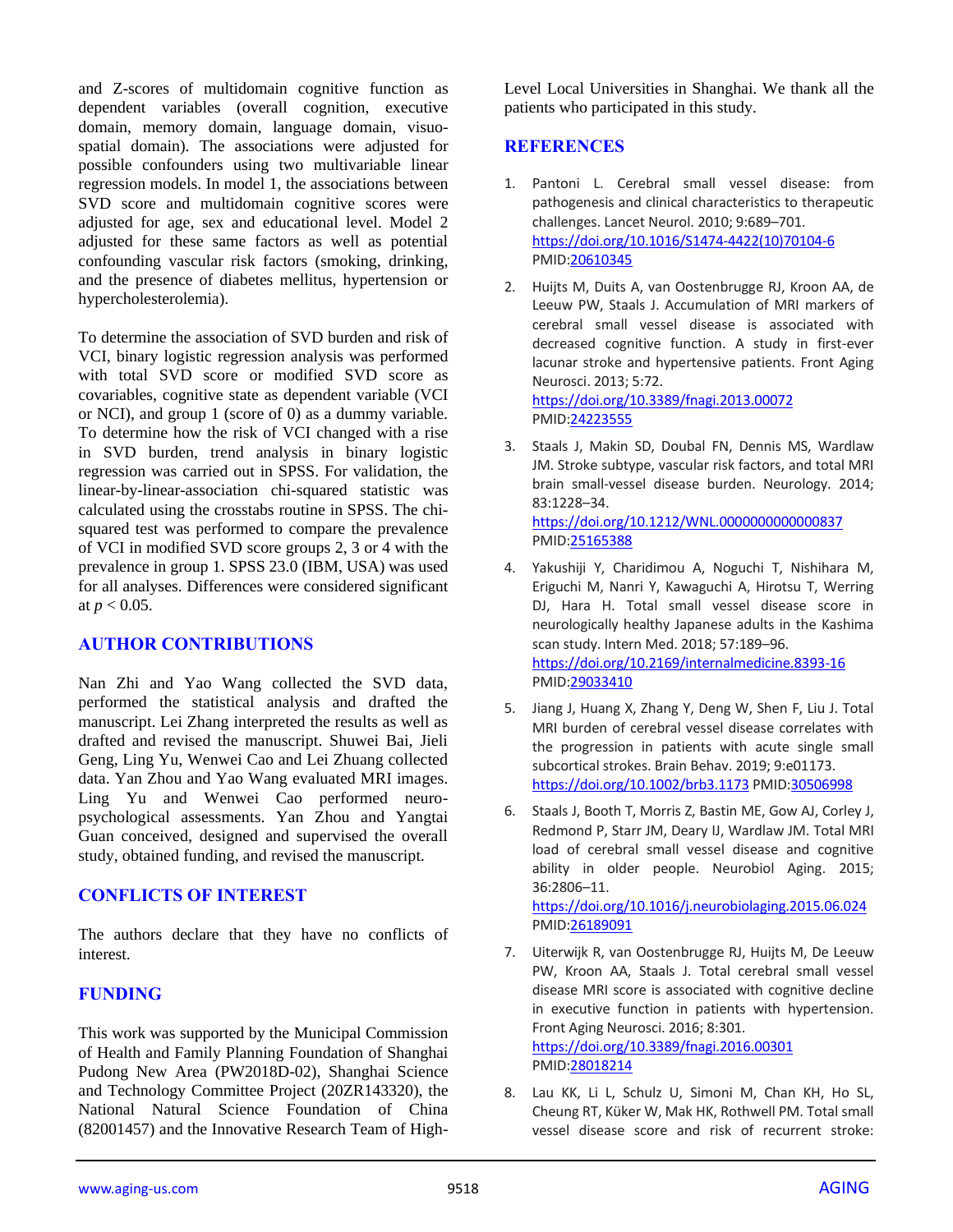validation in 2 large cohorts. Neurology. 2017; 88:2260–67. <https://doi.org/10.1212/WNL.0000000000004042>

PMID[:28515266](https://pubmed.ncbi.nlm.nih.gov/28515266)

9. Molad J, Kliper E, Korczyn AD, Ben Assayag E, Ben Bashat D, Shenhar-Tsarfaty S, Aizenstein O, Shopin L, Bornstein NM, Auriel E. Only white matter hyperintensities predicts post-stroke cognitive performances among cerebral small vessel disease markers: results from the TABASCO study. J Alzheimers Dis. 2017; 56:1293–99.

<https://doi.org/10.3233/JAD-160939> PMID[:28157096](https://pubmed.ncbi.nlm.nih.gov/28157096)

- 10. Kim YB, Park KY, Chung PW, Kim JM, Moon HS, Youn YC. Brachial-ankle pulse wave velocity is associated with both acute and chronic cerebral small vessel disease. Atherosclerosis. 2016; 245:54–59. <https://doi.org/10.1016/j.atherosclerosis.2015.12.006> PMID[:26707255](https://pubmed.ncbi.nlm.nih.gov/26707255)
- 11. Arba F, Inzitari D, Ali M, Warach SJ, Luby M, Lees KR, and STIR/VISTA Imaging Collaboration. Small vessel disease and clinical outcomes after IV rt-PA treatment. Acta Neurol Scand. 2017; 136:72–77. <https://doi.org/10.1111/ane.12745> PMI[D:28233290](https://pubmed.ncbi.nlm.nih.gov/28233290)
- 12. Carey CL, Kramer JH, Josephson SA, Mungas D, Reed BR, Schuff N, Weiner MW, Chui HC. Subcortical lacunes are associated with executive dysfunction in cognitively normal elderly. Stroke. 2008; 39:397–402. <https://doi.org/10.1161/STROKEAHA.107.491795> PMID: 18096844
- 13. Werring DJ, Frazer DW, Coward LJ, Losseff NA, Watt H, Cipolotti L, Brown MM, Jäger HR. Cognitive dysfunction in patients with cerebral microbleeds on T2\*-weighted gradient-echo MRI. Brain. 2004; 127:2265–75. <https://doi.org/10.1093/brain/awh253> PMID[:15282216](https://pubmed.ncbi.nlm.nih.gov/15282216)
- 14. van den Heuvel DM, ten Dam VH, de Craen AJ, Admiraal-Behloul F, Olofsen H, Bollen EL, Jolles J, Murray HM, Blauw GJ, Westendorp RG, van Buchem MA. Increase in periventricular white matter hyperintensities parallels decline in mental processing speed in a non-demented elderly population. J Neurol Neurosurg Psychiatry. 2006; 77:149–53. <https://doi.org/10.1136/jnnp.2005.070193> PMID[:16421114](https://pubmed.ncbi.nlm.nih.gov/16421114)
- 15. Zhu YC, Dufouil C, Soumaré A, Mazoyer B, Chabriat H, Tzourio C. High degree of dilated Virchow-Robin spaces on MRI is associated with increased risk of dementia. J Alzheimers Dis. 2010; 22:663–72. <https://doi.org/10.3233/JAD-2010-100378> PMID[:20847444](https://pubmed.ncbi.nlm.nih.gov/20847444)
- 16. Huijts M, Duits A, Staals J, Kroon AA, de Leeuw PW, van Oostenbrugge RJ. Basal ganglia enlarged perivascular

spaces are linked to cognitive function in patients with cerebral small vessel disease. Curr Neurovasc Res. 2014; 11:136–41. [https://doi.org/10.2174/156720261166614031010224](https://doi.org/10.2174/1567202611666140310102248) [8](https://doi.org/10.2174/1567202611666140310102248) PMI[D:24606607](https://pubmed.ncbi.nlm.nih.gov/24606607)

- 17. Biesbroek JM, Weaver NA, Biessels GJ. Lesion location and cognitive impact of cerebral small vessel disease. Clin Sci (Lond). 2017; 131:715–28. <https://doi.org/10.1042/CS20160452> PMID[:28385827](https://pubmed.ncbi.nlm.nih.gov/28385827)
- 18. O'Sullivan M. Imaging small vessel disease: lesion topography, networks, and cognitive deficits investigated with MRI. Stroke. 2010; 41:S154–58. <https://doi.org/10.1161/STROKEAHA.110.595314> PMI[D:20876494](https://pubmed.ncbi.nlm.nih.gov/20876494)
- 19. Patel B, Lawrence AJ, Chung AW, Rich P, Mackinnon AD, Morris RG, Barrick TR, Markus HS. Cerebral microbleeds and cognition in patients with symptomatic small vessel disease. Stroke. 2013; 44:356–61. <https://doi.org/10.1161/STROKEAHA.112.670216> PMI[D:23321452](https://pubmed.ncbi.nlm.nih.gov/23321452)
- 20. Mok VC, Liu T, Lam WW, Wong A, Hu X, Guo L, Chen XY, Tang WK, Wong KS, Wong S. Neuroimaging predictors of cognitive impairment in confluent white matter lesion: volumetric analyses of 99 brain regions. Dement Geriatr Cogn Disord. 2008; 25:67–73. <https://doi.org/10.1159/000111692> PMID[:18042992](https://pubmed.ncbi.nlm.nih.gov/18042992)
- 21. Liu R, Chen H, Qin R, Gu Y, Chen X, Zou J, Jiang Y, Li W, Bai F, Zhang B, Wang X, Xu Y. The altered reconfiguration pattern of brain modular architecture regulates cognitive function in cerebral small vessel disease. Front Neurol. 2019; 10:324. <https://doi.org/10.3389/fneur.2019.00324> PMI[D:31024423](https://pubmed.ncbi.nlm.nih.gov/31024423)
- 22. Dey AK, Stamenova V, Turner G, Black SE, Levine B. Pathoconnectomics of cognitive impairment in small vessel disease: a systematic review. Alzheimers Dement. 2016; 12:831–45. <https://doi.org/10.1016/j.jalz.2016.01.007> PMI[D:26923464](https://pubmed.ncbi.nlm.nih.gov/26923464)
- 23. Kim HJ, Im K, Kwon H, Lee JM, Ye BS, Kim YJ, Cho H, Choe YS, Lee KH, Kim ST, Kim JS, Lee JH, Na DL, Seo SW. Effects of amyloid and small vessel disease on white matter network disruption. J Alzheimers Dis. 2015; 44:963–75.

<https://doi.org/10.3233/JAD-141623> PMID[:25374100](https://pubmed.ncbi.nlm.nih.gov/25374100)

24. Price CC, Jefferson AL, Merino JG, Heilman KM, Libon DJ. Subcortical vascular dementia: integrating neuropsychological and neuroradiologic data. Neurology. 2005; 65:376–82.

<https://doi.org/10.1212/01.wnl.0000168877.06011.15> PMI[D:16087901](https://pubmed.ncbi.nlm.nih.gov/16087901)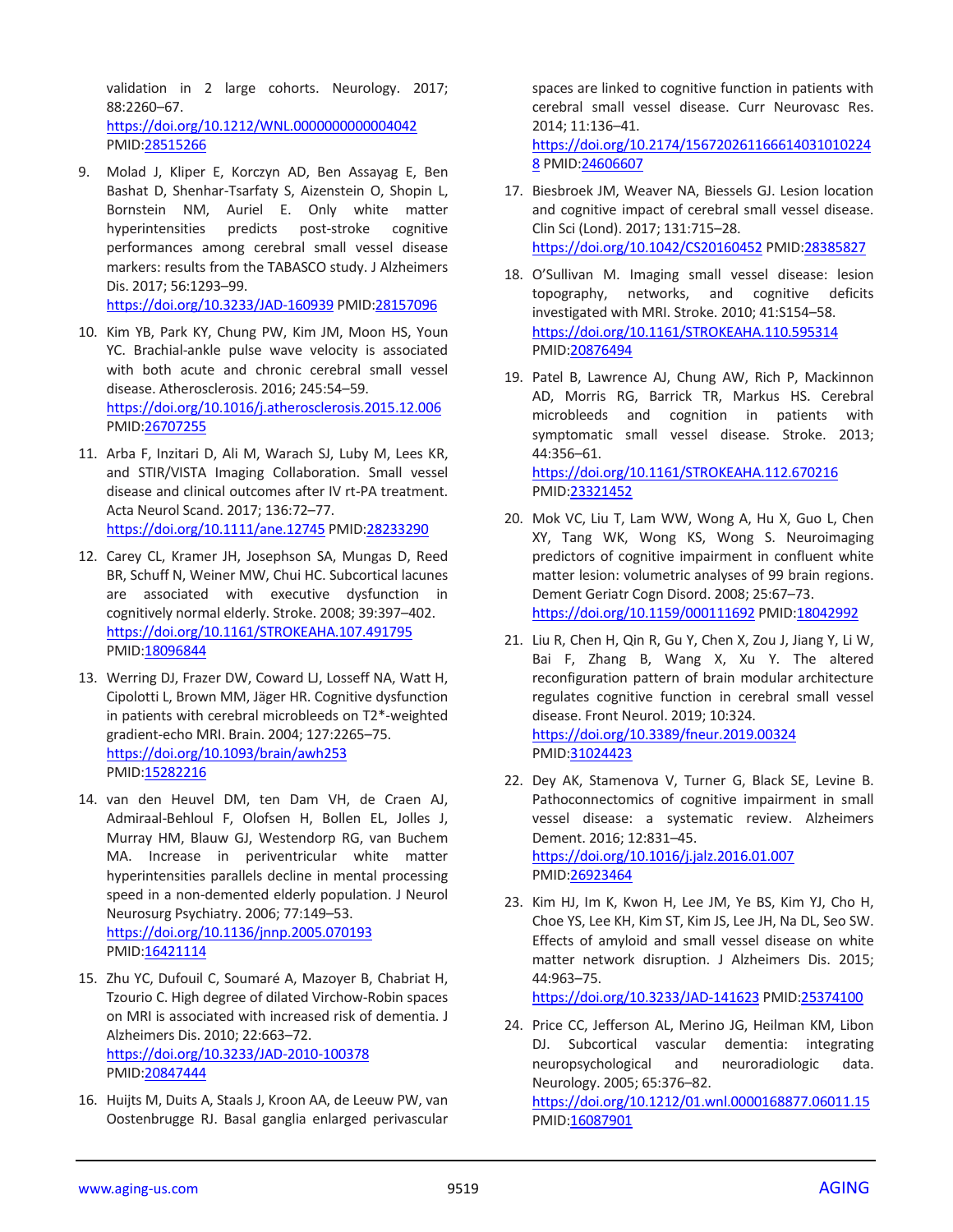- 25. Whitlock JR. Posterior parietal cortex. Curr Biol. 2017; 27:R691–95. <https://doi.org/10.1016/j.cub.2017.06.007> PMID[:28743011](https://pubmed.ncbi.nlm.nih.gov/28743011)
- 26. Valenti R, Reijmer YD, Charidimou A, Boulouis G, Martinez SR, Xiong L, Fotiadis P, Jessel M, Ayres A, Riley G, Pantoni L, Edip Gurol M, Greenberg SM, Viswanathan A. Total small vessel disease burden and brain network efficiency in cerebral amyloid angiopathy. J Neurol Sci. 2017; 382:10–12. <https://doi.org/10.1016/j.jns.2017.09.015> PMID[:29110998](https://pubmed.ncbi.nlm.nih.gov/29110998)
- 27. Sheorajpanday RV, Marien P, Weeren AJ, Nagels G, Saerens J, van Putten MJ, De Deyn PP. EEG in silent small vessel disease: sLORETA mapping reveals cortical sources of vascular cognitive impairment no dementia in the default mode network. J Clin Neurophysiol. 2013; 30:178–87.

<https://doi.org/10.1097/WNP.0b013e3182767d15> PMID[:23545769](https://pubmed.ncbi.nlm.nih.gov/23545769)

- 28. Dichgans M, Zietemann V. Prevention of vascular cognitive impairment. Stroke. 2012; 43:3137–46. <https://doi.org/10.1161/STROKEAHA.112.651778> PMID[:22935401](https://pubmed.ncbi.nlm.nih.gov/22935401)
- 29. Traylor M, Adib-Samii P, Harold D, Dichgans M, Williams J, Lewis CM, Markus HS, and Alzheimer's Disease Neuroimaging Initiative, and International Stroke Genetics Consortium (ISGC), and UK Young Lacunar Stroke DNA resource, and METASTROKE, and International Genomics of Alzheimer's Project (IGAP), and investigators. Shared genetic contribution to Ischaemic Stroke and Alzheimer's disease. Ann Neurol. 2016; 79:739–47.

<https://doi.org/10.1002/ana.24621> PMID[:26913989](https://pubmed.ncbi.nlm.nih.gov/26913989)

- 30. Scheltens P, Leys D, Barkhof F, Huglo D, Weinstein HC, Vermersch P, Kuiper M, Steinling M, Wolters EC, Valk J. Atrophy of medial temporal lobes on MRI in "probable" Alzheimer's disease and normal ageing: diagnostic value and neuropsychological correlates. J Neurol Neurosurg Psychiatry. 1992; 55:967–72. <https://doi.org/10.1136/jnnp.55.10.967> PMID[:1431963](https://pubmed.ncbi.nlm.nih.gov/1431963)
- 31. Scheltens P, Launer LJ, Barkhof F, Weinstein HC, van Gool WA. Visual assessment of medial temporal lobe atrophy on magnetic resonance imaging: interobserver reliability. J Neurol. 1995; 242:557–60. <https://doi.org/10.1007/BF00868807> PMID[:8551316](https://pubmed.ncbi.nlm.nih.gov/8551316)
- 32. Claus JJ, Staekenborg SS, Holl DC, Roorda JJ, Schuur J, Koster P, Tielkes CE, Scheltens P. Practical use of visual medial temporal lobe atrophy cut-off scores in Alzheimer's disease: validation in a large memory clinic population. Eur Radiol. 2017; 27:3147–55.

<https://doi.org/10.1007/s00330-016-4726-3> PMI[D:28083697](https://pubmed.ncbi.nlm.nih.gov/28083697)

- 33. Pereira JB, Cavallin L, Spulber G, Aguilar C, Mecocci P, Vellas B, Tsolaki M, Kłoszewska I, Soininen H, Spenger C, Aarsland D, Lovestone S, Simmons A, et al, and AddNeuroMed consortium and for the Alzheimer's Disease Neuroimaging Initiative. Influence of age, disease onset and ApoE4 on visual medial temporal lobe atrophy cut-offs. J Intern Med. 2014; 275:317–30. <https://doi.org/10.1111/joim.12148> PMID[:24118559](https://pubmed.ncbi.nlm.nih.gov/24118559)
- 34. Aziz AL, Giusiano B, Joubert S, Duprat L, Didic M, Gueriot C, Koric L, Boucraut J, Felician O, Ranjeva JP, Guedj E, Ceccaldi M. Difference in imaging biomarkers of neurodegeneration between early and late-onset amnestic Alzheimer's disease. Neurobiol Aging. 2017; 54:22–30.

<https://doi.org/10.1016/j.neurobiolaging.2017.02.010> PMI[D:28314160](https://pubmed.ncbi.nlm.nih.gov/28314160)

35. Banerjee G, Jang H, Kim HJ, Kim ST, Kim JS, Lee JH, Im K, Kwon H, Lee JM, Na DL, Seo SW, Werring DJ. Total MRI small vessel disease burden correlates with cognitive performance, cortical atrophy, and network measures in a memory clinic population. J Alzheimers Dis. 2018; 63:1485–97.

<https://doi.org/10.3233/JAD-170943> PMID[:29843234](https://pubmed.ncbi.nlm.nih.gov/29843234)

- 36. Lawrence AJ, Brookes RL, Zeestraten EA, Barrick TR, Morris RG, Markus HS. Pattern and rate of cognitive decline in cerebral small vessel disease: a prospective study. PLoS One. 2015; 10:e0135523. <https://doi.org/10.1371/journal.pone.0135523> PMI[D:26273828](https://pubmed.ncbi.nlm.nih.gov/26273828)
- 37. Wu B, Yao X, Lei C, Liu M, Selim MH. Enlarged perivascular spaces and small diffusion-weighted lesions in intracerebral hemorrhage. Neurology. 2015; 85:2045–52.

<https://doi.org/10.1212/WNL.0000000000002169> PMI[D:26546632](https://pubmed.ncbi.nlm.nih.gov/26546632)

38. Fazekas F, Chawluk JB, Alavi A, Hurtig HI, Zimmerman RA. MR signal abnormalities at 1.5 T in Alzheimer's dementia and normal aging. AJR Am J Roentgenol. 1987; 149:351–56.

<https://doi.org/10.2214/ajr.149.2.351> PMI[D:3496763](https://pubmed.ncbi.nlm.nih.gov/3496763)

- 39. Gregoire SM, Chaudhary UJ, Brown MM, Yousry TA, Kallis C, Jäger HR, Werring DJ. The microbleed anatomical rating scale (MARS): reliability of a tool to map brain microbleeds. Neurology. 2009; 73:1759–66. <https://doi.org/10.1212/WNL.0b013e3181c34a7d> PMI[D:19933977](https://pubmed.ncbi.nlm.nih.gov/19933977)
- 40. Vernooij MW, van der Lugt A, Ikram MA, Wielopolski PA, Niessen WJ, Hofman A, Krestin GP, Breteler MM. Prevalence and risk factors of cerebral microbleeds: the rotterdam scan study. Neurology. 2008; 70:1208–14.